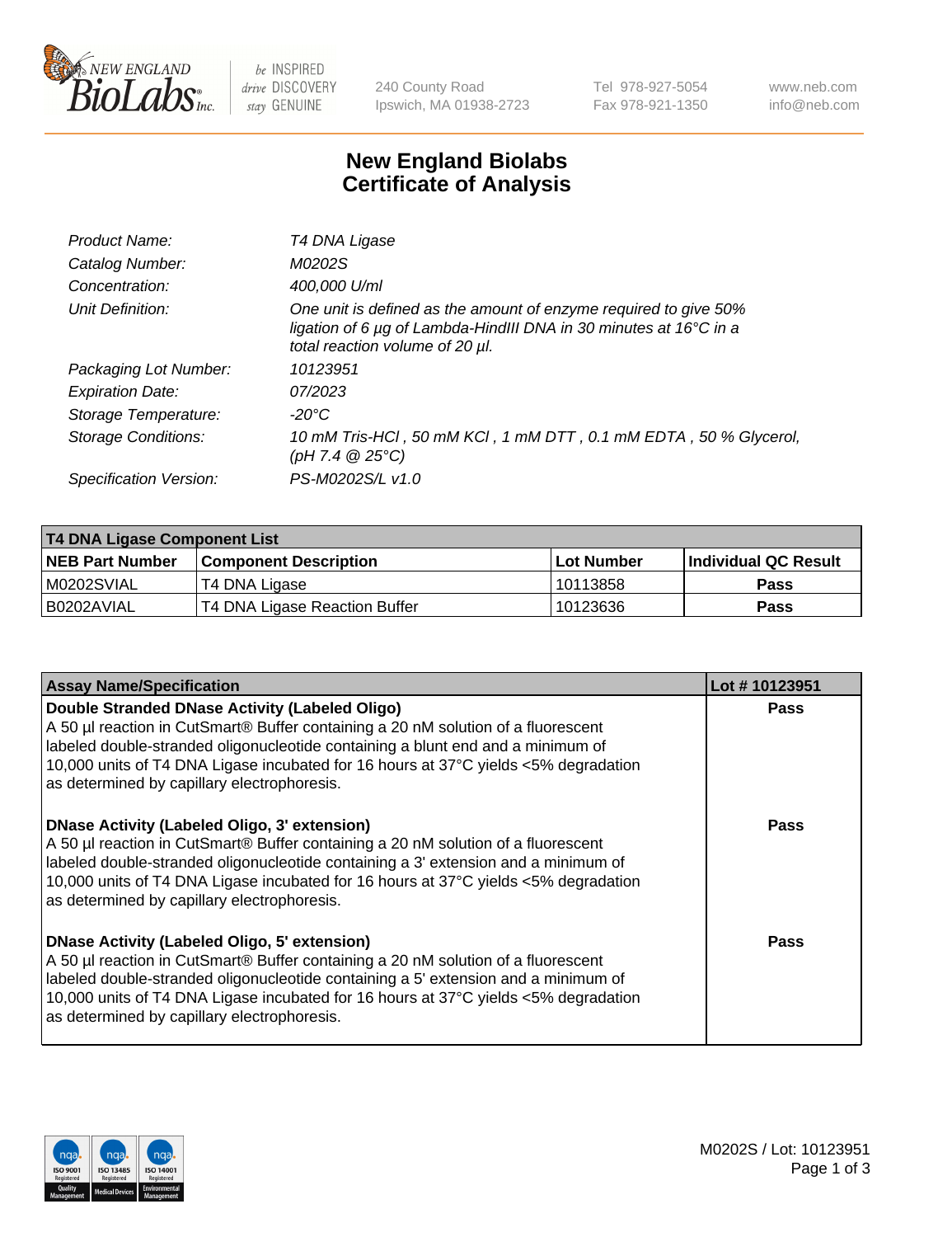

be INSPIRED drive DISCOVERY stay GENUINE

240 County Road Ipswich, MA 01938-2723 Tel 978-927-5054 Fax 978-921-1350

www.neb.com info@neb.com

| <b>Assay Name/Specification</b>                                                                                                                                                                                                                                                                                                                                                                                    | Lot #10123951 |
|--------------------------------------------------------------------------------------------------------------------------------------------------------------------------------------------------------------------------------------------------------------------------------------------------------------------------------------------------------------------------------------------------------------------|---------------|
| <b>Exonuclease Activity (Radioactivity Release)</b><br>A 50 µl reaction in NEBuffer 1 containing 1 µg of a mixture of single and<br>double-stranded [3H] E. coli DNA and a minimum of 2000 units of T4 DNA Ligase<br>incubated for 4 hours at 37°C releases <0.1% of the total radioactivity.                                                                                                                      | <b>Pass</b>   |
| <b>Endonuclease Activity (Nicking)</b><br>A 50 µl reaction in NEBuffer 1 containing 1 µg of supercoiled PhiX174 DNA and a<br>minimum of 2000 units of T4 DNA Ligase incubated for 4 hours at 37°C results in <10%<br>conversion to the nicked form as determined by agarose gel electrophoresis.                                                                                                                   | <b>Pass</b>   |
| <b>Non-Specific DNase Activity (16 Hour)</b><br>A 50 µl reaction in NEBuffer 1 containing 1 µg of CIP-treated Lambda-HindIII DNA and<br>a minimum of 2000 units of T4 DNA Ligase incubated for 16 hours at 37°C results in a<br>DNA pattern free of detectable nuclease degradation as determined by agarose gel<br>electrophoresis.                                                                               | Pass          |
| <b>Ligation and Recutting (Terminal Integrity, Digested DNA)</b><br>A 20 µl reaction in 1X T4 DNA Ligase Reaction Buffer containing 2 µg of Lambda<br>DNA-HindIII Digest and a minimum of 4000 units of T4 DNA Ligase incubated for 16<br>hours at 37°C results in >95% ligation of the DNA fragments as determined by agarose<br>gel electrophoresis. Of these ligated fragments, >95% can be recut with HindIII. | Pass          |
| <b>Single Stranded DNase Activity (FAM-Labeled Oligo)</b><br>A 50 µl reaction in CutSmart® Buffer containing a 20 nM solution of a fluorescent<br>internal labeled oligonucleotide and a minimum of 10,000 units of T4 DNA Ligase<br>incubated for 16 hours at 37°C yields <5% degradation as determined by capillary<br>electrophoresis.                                                                          | Pass          |
| qPCR DNA Contamination (E. coli Genomic)<br>A minimum of 2000 units of T4 DNA Ligase is screened for the presence of E. coli<br>genomic DNA using SYBR® Green qPCR with primers specific for the E. coli 16S rRNA<br>locus. Results are quantified using a standard curve generated from purified E. coli<br>genomic DNA. The measured level of E. coli genomic DNA contamination is ≤ 1 E. coli<br>genome.        | <b>Pass</b>   |
| <b>RNase Activity (Extended Digestion)</b><br>A 10 µl reaction in NEBuffer 4 containing 40 ng of a 300 base single-stranded RNA<br>and a minimum of 1 µl of T4 DNA Ligase is incubated at 37°C. After incubation for 16<br>hours, >90% of the substrate RNA remains intact as determined by gel electrophoresis<br>using fluorescent detection.                                                                    | <b>Pass</b>   |
| <b>Protein Purity Assay (SDS-PAGE)</b><br>T4 DNA Ligase is ≥ 95% pure as determined by SDS-PAGE analysis using Coomassie Blue                                                                                                                                                                                                                                                                                      | <b>Pass</b>   |